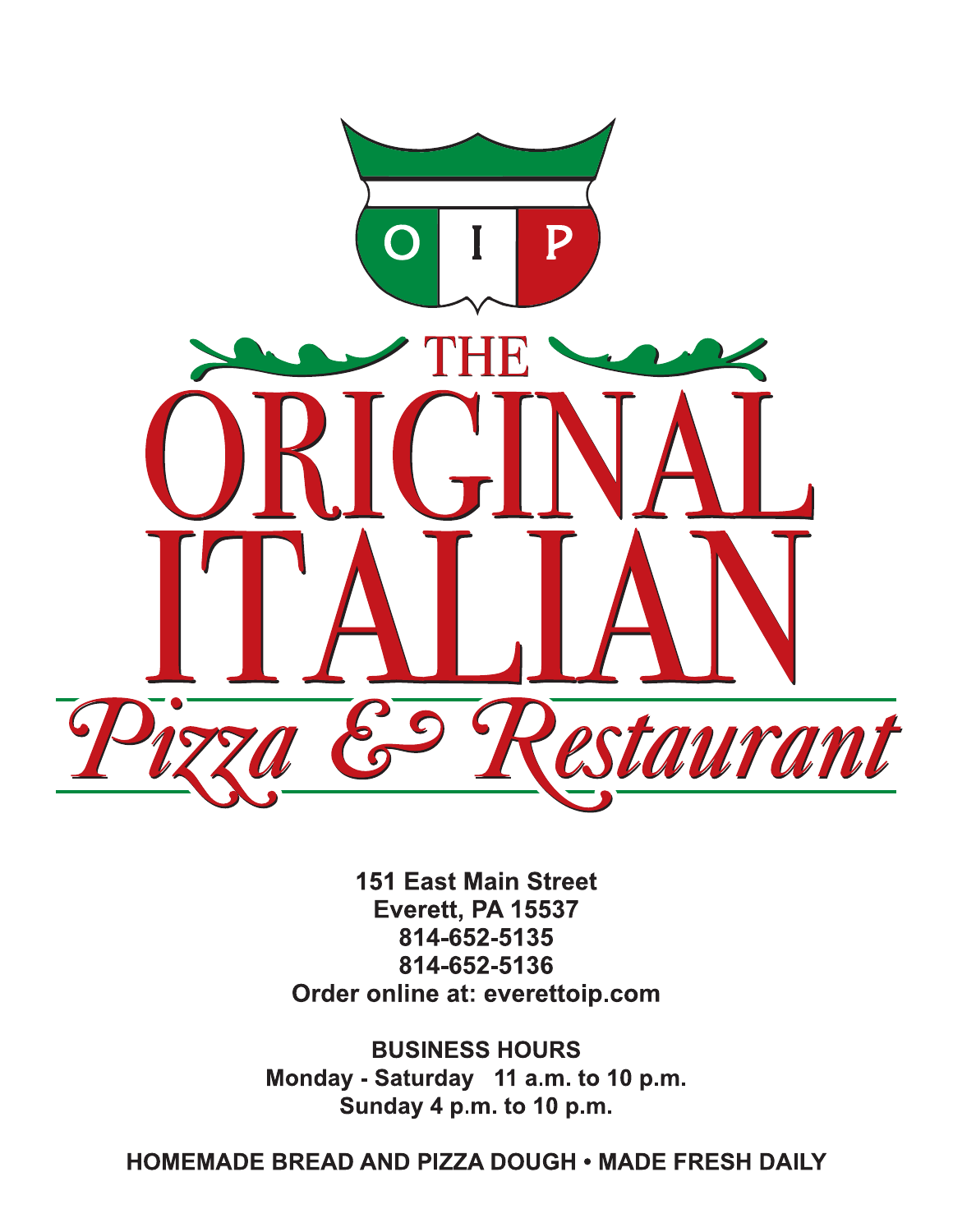#### *Pizza*

**16" - 8 Slices 14" - 6 Slices 10" - 4 Slices Lg - \$12.75 Med. - \$11.75 Sm. - \$9.25** Extra Topping: Sm. - \$1.00 Med. - \$1.75 Lg. - \$1.99

**BY THE SLICE**

**Plain - \$1.95 O.I.P. Special - \$3.99** *Topping on slice - 50¢*

*Toppings*

Pepperoni, Ham, Sausage, Mushrooms, Green Peppers, Onions, Meatballs, Anchovies, Extra Cheese, Black Olives and Bacon

#### *Special Toppings*

Pineapple Sm. - \$1.00 Med. - \$1.75 Lg. - \$1.99 Grilled Chicken Sm. - \$1.99 Med. & Lg. - \$3.99 Broccoli Sm. - \$1.00 Med. - \$1.75 Lg. - \$1.99 Tomato Sm. - \$1.00 Med. - \$1.75 Lg. - \$1.99 Banana Peppers Sm. - \$1.00 Med. - \$1.75 Lg. - \$1.99 Jalapeño Peppers Sm. - \$1.00 Med. - \$1.75 Lg. - \$1.99

**WHITE PIZZA**

(Garlic, Oil, Ricotta, & Mozzarella Cheese) **Lg - \$16.95 Med. - \$14.95 Sm. - \$10.95**

**BUFFALO CHICKEN RANCH PIZZA Lg - \$18.50 Med. - \$16.25 Sm. - \$11.50**

**O.I.P. SPECIAL**

Includes anchovies all toppings above except special toppings **Lg - \$28.00 Med. - \$26.00 Sm. - \$14.00**

> **SICILIAN PIZZA** *Thick Square - 12 Cut* **Plain - \$17.50 O.I.P. Special - \$30.00** *Extra Toppings: \$1.99*

### *Calzone*

**Lg.** *(Cut in 6)* **- \$19.00 Med.** *(Cut in 4)* **- \$17.50 Sm.** *(Cut in 2)* **- \$11.50** Extra Topping: Sm. - \$1.00 Med. - \$1.75 Lg. - \$1.99 *Comes with side of sauce*

*Made with:*

Ricotta Cheese, Mozzarella Cheese, Ham or Pepperoni

### *Stromboli*

*All Strombolis come with sauce*

**TRADITIONAL** *- Ham, Pepperoni, Cheese*

**Lg.** *(Cut in 6)* **- \$19.00 Med.** *(Cut in 4)* **- \$17.50 Sm.** *(Cut in 2)* **- \$11.50** Extra Topping: Sm. - \$1.00 Med. - \$1.75 Lg. - \$1.99

**CHEESE STEAK STROMBOLI** *- Mozzarella, Steak, Fried Onions* **Lg.** *(Cut in 6)* **- \$22.50 Med.** *(Cut in 4)* **- \$18.50 Sm.** *(Cut in 2)* **- \$11.75**

#### **BROCCOLI & CHEESE STROMBOLI**

**Lg.** *(Cut in 6)* **- \$18.00 Med.** *(Cut in 4)* **- \$15.95 Sm.** *(Cut in 2)* **- \$9.95**

| $\sim$ |
|--------|
|        |
|        |
|        |
|        |

# *Baked Specialties*

| <b>VEAL PARMIGIANA</b>       |  |
|------------------------------|--|
|                              |  |
| CHICKEN CUTI ET PARMIGIANA   |  |
|                              |  |
| SAUSAGE PARMIGIANA           |  |
|                              |  |
| <b>MEATBALL PARMIGIANA</b>   |  |
|                              |  |
| <b>SAUSAGE &amp; PEPPERS</b> |  |
|                              |  |
|                              |  |
|                              |  |
|                              |  |
|                              |  |
|                              |  |

#### **ALL DINNERS INCLUDE YOUR CHOICE OF BREAD OR GARLIC BREAD AND TOSSED SALAD OR APPLESAUCE.**

# *Dinners*

| <b>3 PIECE CHICKEN DINNER</b>                                 |                                                                 |
|---------------------------------------------------------------|-----------------------------------------------------------------|
| SHRIMP IN A BASKET<br>w/french fries                          |                                                                 |
| <b>FISH FILLET</b>                                            |                                                                 |
| CHICKEN ALA GARDEN<br>w/grilled chicken, green peppers,       | mushrooms in marinara sauce, with spaghetti  \$14.25            |
| CHICKEN ALA CARINI<br>w/grilled chicken breast, green olives, | black olives in a garlic sauce, with spaghetti  \$14.25         |
|                                                               | ALL DINNERS INCLUDE YOUR CHOICE OF<br>BBEAR OB CABLIC BBEAR AND |

**BREAD OR GARLIC BREAD AND TOSSED SALAD OR APPLESAUCE.**

# *OIP Wrappers*

HAM & CHEESE • GRILLED CHICKEN BROCCOLI • CHEESE STEAK

**Lg.** *(Cut in 4)* **- \$22.50 Med.** *(Cut in 3)* **- \$19.00 Sm.** *(Cut in 2)* **- \$11.50** *All wrappers come with tomato, onions, bacon, provolone cheese, mozzarella cheese and side of sauce*



8 Slices 6 Slices 4 Slices<br>
Lg. - \$22.50 Med. - \$18.00 Sm. - \$11.50

**Med. - \$18.00 Choice of One Meat: Turkey, Steak or Ham**

*with lettuce, tomato, onions, mayonnaise, and provolone cheese*

#### *Beverages*

Large 20 oz. Glass - **\$2.95** *Free Refills* To Go Cups: 12 oz. - **\$1.75** 24 oz. - **\$2.95** 32 oz. - **\$3.50** No Refills on To Go Cups

*Pepsi, Diet Pepsi, Sierra Mist, Root Beer, Mountain Dew, Orange Crush, Dr. Pepper, Sweetened or Unsweetened Iced Tea, and Pink Lemonade*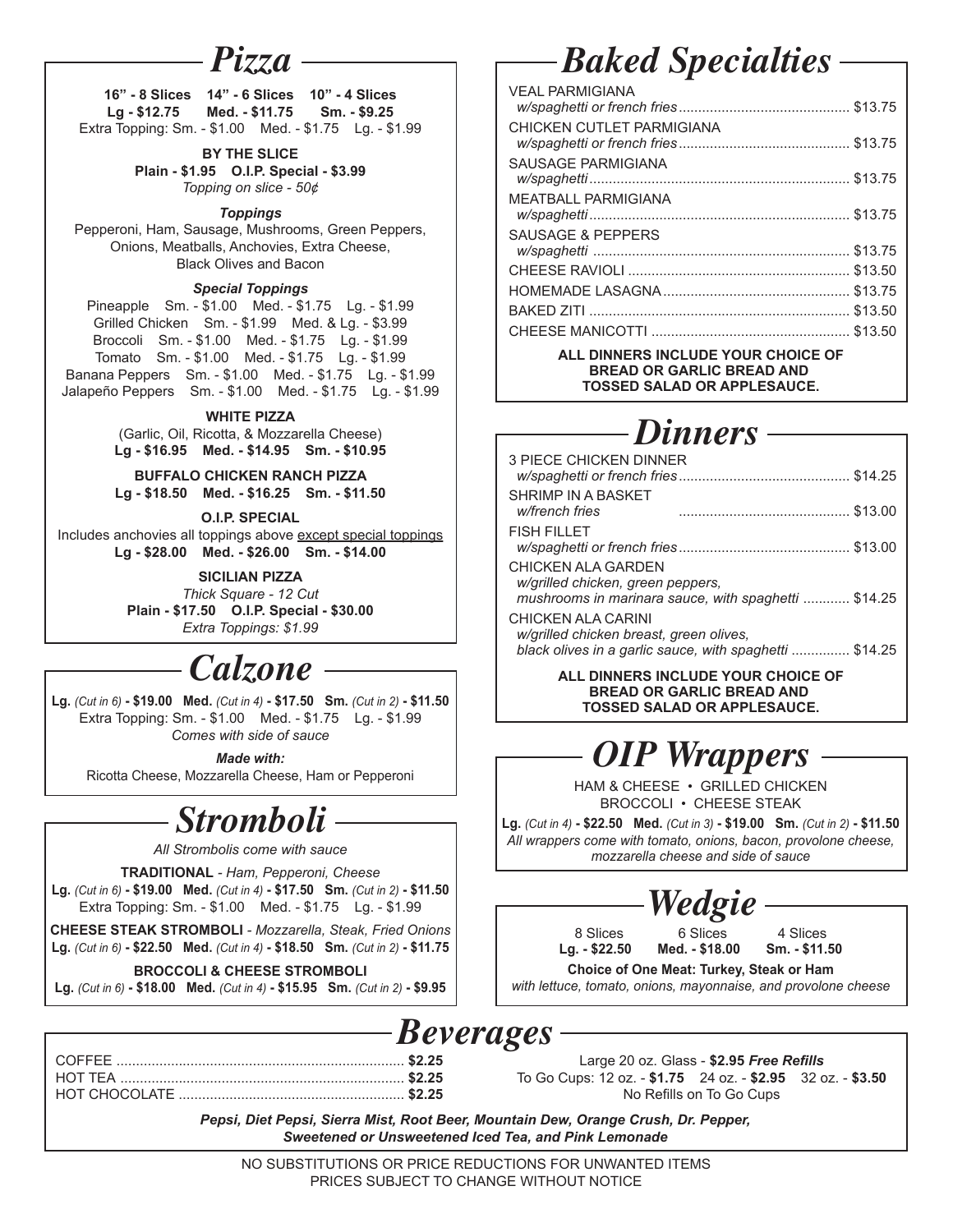| - Hot Subs -                                                                                                                                                                            |       |      |
|-----------------------------------------------------------------------------------------------------------------------------------------------------------------------------------------|-------|------|
|                                                                                                                                                                                         | Whole | Half |
| STEAK SUB (Create your own) add 30¢ per topping for whole sub or 15¢ per topping for half sub.<br>Includes: tomato sauce or mayonnaise. Choice of additional toppings: lettuce, tomato, |       |      |
| fried onions, raw onions, mushrooms, green peppers, american, or provolone cheese \$8.50  \$4.25                                                                                        |       |      |
|                                                                                                                                                                                         |       |      |
| CHEESE STEAK SUPREME w/american cheese, green peppers, mushrooms, lettuce,                                                                                                              |       |      |
|                                                                                                                                                                                         |       |      |
| CHEESEBURGER SUB 2/4 oz. w/american cheese, lettuce, tomato, onion,                                                                                                                     |       |      |
|                                                                                                                                                                                         |       |      |
| HAMBURGER SUB 2/4 oz. w/lettuce, tomato, onion, salt, pepper, oregano, oil & vinegar  \$8.00  \$4.00                                                                                    |       |      |
|                                                                                                                                                                                         |       |      |
|                                                                                                                                                                                         |       |      |
|                                                                                                                                                                                         |       |      |
|                                                                                                                                                                                         |       |      |
|                                                                                                                                                                                         |       |      |
|                                                                                                                                                                                         |       |      |
| BAKED HAM & PROVOLONE GRINDER w/lettuce, tomato, onion, salt, pepper, oregano, oil & vinegar  \$8.00  \$4.00                                                                            |       |      |
| TUNA BAKE w/provolone cheese, lettuce, tomato, onion, salt, pepper, oregano, mayonnaise, oil & vinegar \$9.00  \$4.50                                                                   |       |      |
| BREADED CHICKEN BREAST w/lettuce, tomato, onion, salt, pepper, oregano, oil & vinegar  \$9.00  \$4.50                                                                                   |       |      |
|                                                                                                                                                                                         |       |      |
|                                                                                                                                                                                         |       |      |
|                                                                                                                                                                                         |       |      |
|                                                                                                                                                                                         |       |      |
| FISH FILLET w/lettuce, tomato, onion, salt, pepper, oregano, oil & vinegar  \$8.50  \$4.25                                                                                              |       |      |
| FISH FILLET W/AMERICAN CHEESE, lettuce, tomato, onion, salt, pepper, oregano, oil & vinegar \$9.00  \$4.50                                                                              |       |      |
|                                                                                                                                                                                         |       |      |
|                                                                                                                                                                                         |       |      |
| TURKEY BAKE w/provolone cheese, lettuce, tomato, onion, salt, pepper, oregano, oil & vinegar  \$9.00  \$4.50                                                                            |       |      |
| BUFFALO CHICKEN RANCH, GRILLED or CRISPY w/provolone cheese,                                                                                                                            |       |      |
|                                                                                                                                                                                         |       |      |

**Add Hot, Sweet or Jalapeño Peppers to any Whole Sub 30¢ or Half Sub 15¢ EXTRA** Add Extra Cheese to any Whole Sub 50¢ or Half Sub 25¢ EXTRA ~ Add Bacon to any Whole Sub \$1.50 or Half Sub 75¢ EXTRA

# *Cold Subs* Whole Half

**All come with Lettuce, Tomato, Onions, Salt, Pepper, Oregano, Oil & Vinegar**

### *Spaghetti Dinners*

| Includes Bread or Garlic Bread, Tossed Salad or Applesauce |  |
|------------------------------------------------------------|--|
|                                                            |  |
|                                                            |  |
|                                                            |  |
|                                                            |  |
|                                                            |  |
|                                                            |  |
|                                                            |  |
|                                                            |  |
|                                                            |  |

### *Children's Menu*

| Age 12 & Younger & Senior Citizens Only                  |  |
|----------------------------------------------------------|--|
|                                                          |  |
| CHEESE RAVIOLI w/tomato sauce, cheese baked \$7.99       |  |
| CHEESEBURGER w/american cheese,                          |  |
|                                                          |  |
| CHICKEN BREAST w/lettuce, tomato, onion, dressing \$6.99 |  |
|                                                          |  |
| HAM AND CHEESE w/provolone cheese,                       |  |
|                                                          |  |
| ITALIAN w/lettuce, tomato, onion, dressing  \$6.99       |  |
| Choice of Salad or French Fries (Sandwich on half bread) |  |